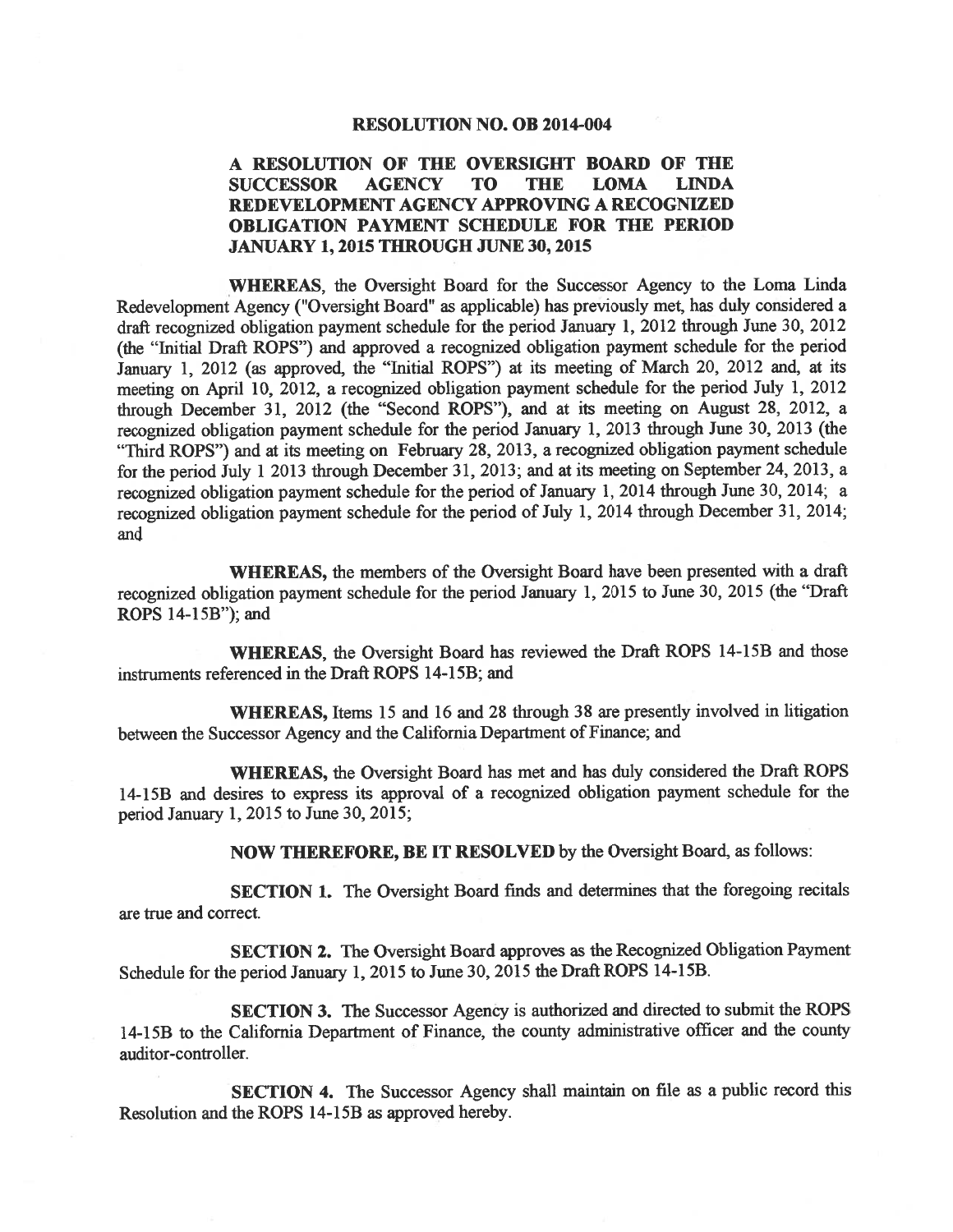Resolution No. OB 2014-004 Page 2

PASSED, APPROVED, AND ADOPTED at a regular meeting of the Oversight Board of Successor Agency to Loma Linda Redevelopment Agency, held on this the 23rd day of September 2014 by the following vote, to wit:

Rigsby, Bolowich, Gonzlaes, Guggisberg, Headrick, Ostermann, Sutorus AYES:

NOES: None

**ABSENT:** None

**ABSTAIN:** None

 $R$ 

Rhodes Rigsby, Chairman, Oversight Board of Successor Agency to Loma Linda Redevelopment Agency

**ATTEST:** 

**Barbara Nicholson Oversight Board Deputy Secretary**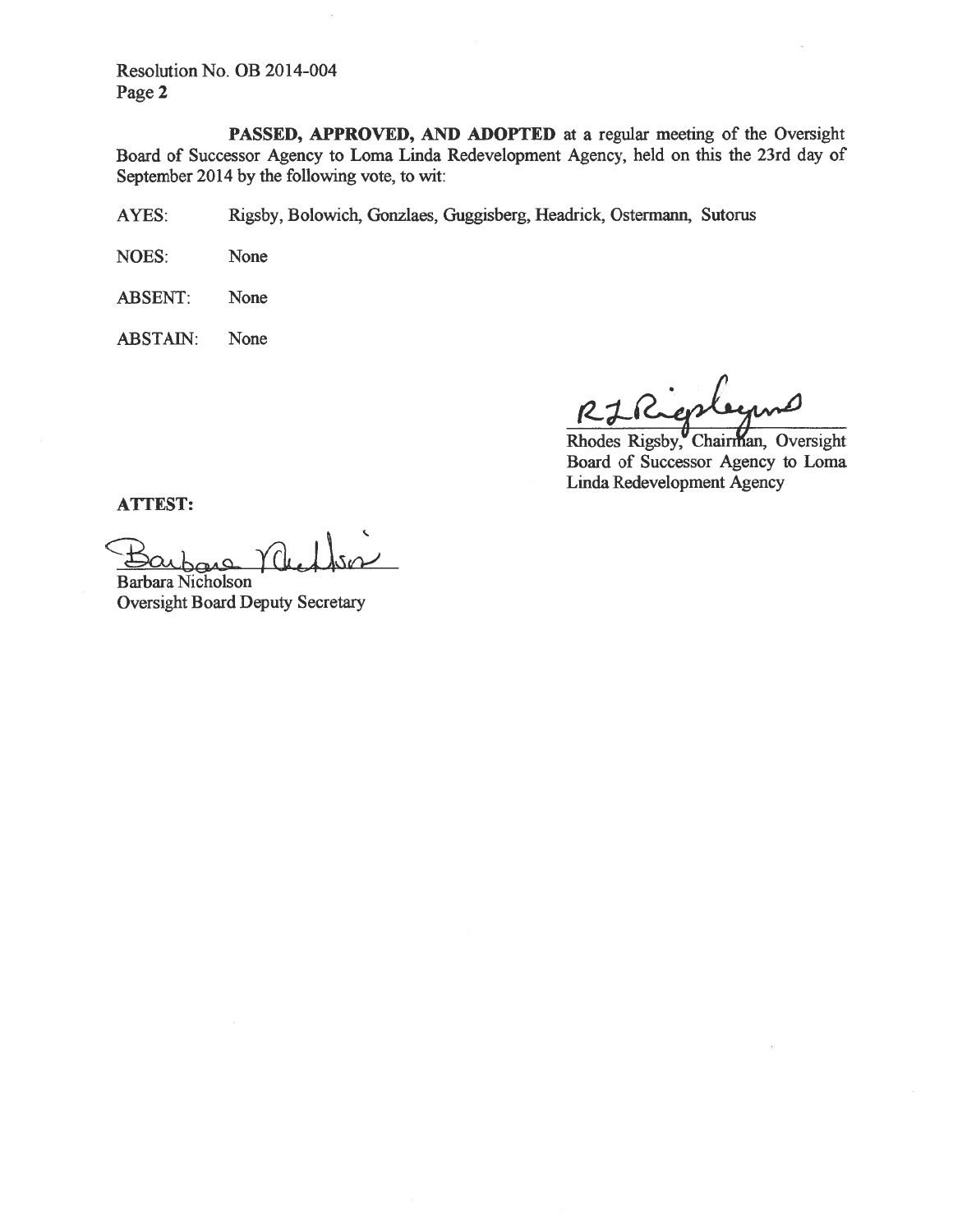# Recognized Obligation Payment Schedule (ROPS 14-15B) - Summary

Filed for the January 1, 2015 through June 30, 2015 Period

| Name of Successor Agency: Loma Linda |                |  |
|--------------------------------------|----------------|--|
| <b>Name of County:</b>               | San Bernardino |  |

|   | <b>Current Period Requested Funding for Outstanding Debt or Obligation</b>                                               | <b>Six-Month Total</b> |
|---|--------------------------------------------------------------------------------------------------------------------------|------------------------|
| A | Enforceable Obligations Funded with Non-Redevelopment Property Tax Trust Fund (RPTTF)<br><b>Funding Sources (B+C+D):</b> | 21,661                 |
| в | <b>Bond Proceeds Funding (ROPS Detail)</b>                                                                               |                        |
| С | Reserve Balance Funding (ROPS Detail)                                                                                    |                        |
| Ð | Other Funding (ROPS Detail)                                                                                              | 21,661                 |
| Е | Enforceable Obligations Funded with RPTTF Funding (F+G):                                                                 | 9,172,377              |
| F | Non-Administrative Costs (ROPS Detail)                                                                                   | 9,172,377              |
| G | Administrative Costs (ROPS Detail)                                                                                       |                        |
| н | <b>Current Period Enforceable Obligations (A+E):</b>                                                                     | 9,194,038              |
|   | Successor Agency Self-Reported Prior Period Adjustment to Current Period RPTTF Requested Funding                         |                        |
|   | Enforceable Obligations funded with RPTTF (E):                                                                           | 9,172,377              |
| J | Less Prior Period Adjustment (Report of Prior Period Adjustments Column S)                                               | (14, 840)              |
| K | Adjusted Current Period RPTTF Requested Funding (I-J)                                                                    | 9,157,537<br>S.        |
|   | County Auditor Controller Reported Prior Period Adjustment to Current Period RPTTF Requested Funding                     |                        |
| L | Enforceable Obligations funded with RPTTF (E):                                                                           | 9,172,377              |
| M | Less Prior Period Adjustment (Report of Prior Period Adjustments Column AA)                                              |                        |
| N | Adjusted Current Period RPTTF Requested Funding (L-M)                                                                    | 9,172,377              |

Certification of Oversight Board Chairman:

Pursuant to Section 34177 (m) of the Health and Safety code, I hereby certify that the above is a true and accurate Recognized Obligation Payment Schedule for the above named agency.

Title Name  $2 - 24 - 14$  $R<sub>2</sub>$  $/s/$ Signature Date

Rhodes Rigsby, Chairman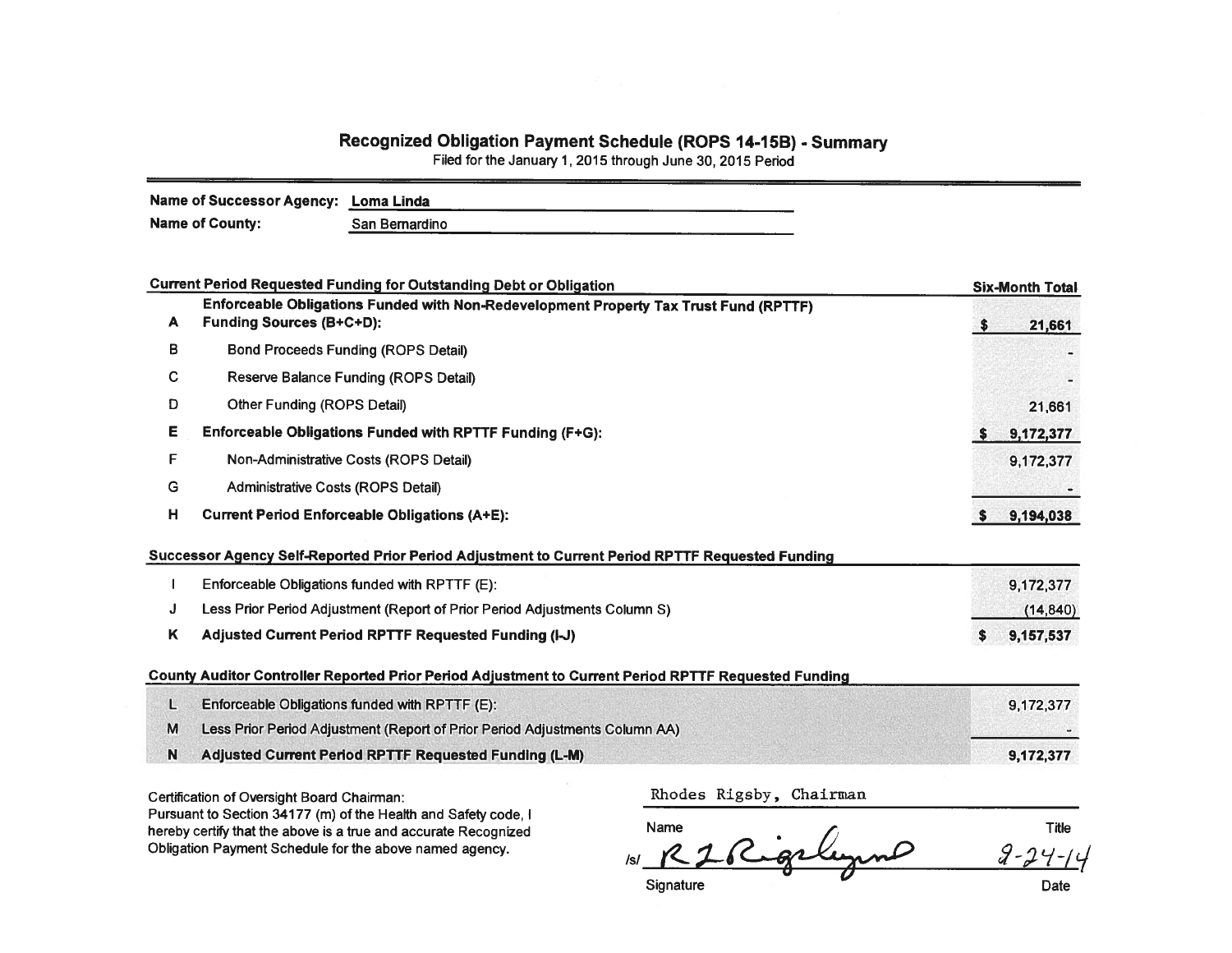|              |                                                                         |                                                                |                       |                                                                  |                                   | Recognized Obligation Payment Schedule (ROPS 14-15B) - ROPS Detail<br>January 1, 2015 through June 30, 2015<br>(Report Amounts in Whole Dollars) |                     |                                          |              |                      |                           |                                           |              |              |                        |
|--------------|-------------------------------------------------------------------------|----------------------------------------------------------------|-----------------------|------------------------------------------------------------------|-----------------------------------|--------------------------------------------------------------------------------------------------------------------------------------------------|---------------------|------------------------------------------|--------------|----------------------|---------------------------|-------------------------------------------|--------------|--------------|------------------------|
| $\mathbf{A}$ | B                                                                       | C                                                              | D                     | E.                                                               | F                                 | G                                                                                                                                                | H                   | $\blacksquare$                           | $\mathsf{J}$ | K                    | L                         | м                                         | N            | $\mathbf{o}$ | P.                     |
|              |                                                                         |                                                                |                       |                                                                  |                                   |                                                                                                                                                  |                     | <b>Total</b>                             |              |                      |                           | <b>Funding Source</b>                     |              |              |                        |
|              |                                                                         |                                                                |                       |                                                                  |                                   |                                                                                                                                                  |                     |                                          |              |                      | (Non-RPTTF)               | Non-Redevelopment Property Tax Trust Fund | <b>RPTTF</b> |              |                        |
| Item#        | <b>Project Name / Debt Obligation</b>                                   | <b>Obligation Type</b>                                         | <b>Execution Date</b> | Contract/Agreement Contract/Agreement<br><b>Termination Date</b> | Payee                             | <b>Description/Project Scope</b>                                                                                                                 | <b>Project Area</b> | <b>Outstanding Debt</b><br>or Obligation | Retired      | <b>Bond Proceeds</b> | Reserve<br><b>Balance</b> | <b>Other Funds</b>                        | Non-Admin    | Admin        | <b>Six-Month Total</b> |
|              |                                                                         |                                                                |                       |                                                                  |                                   |                                                                                                                                                  |                     | 83,513,684                               |              |                      |                           | 21,661                                    | 9,172,377    |              | 9,194,038              |
|              | 1 2003 Tax Allocation Refunding                                         | Bonds Issued On or 5/1/2003                                    |                       | 1/1/2031                                                         | U.S. Bank (Trustee)               | Refund 1993 and 1994 TAB's and                                                                                                                   | Merged              | 9,962,569                                | N            |                      |                           |                                           | 755,088      |              | 755,088                |
|              | 2 Subordinate 2005A Tax Allocation<br><b>Bonds</b>                      | Bonds Issued On or<br>Before 12/31/10                          | 12/1/2005             | 1/1/2031                                                         | U.S. Bank (Trustee)               | Financing Non-Housing Projects                                                                                                                   | Merged              | 21,943,794                               | N            |                      |                           |                                           | 483.339      |              | 483,339                |
|              | Subordinate 2005B Taxable Tax<br><b>Allocation Bonds</b>                | Bonds Issued On or<br>Before 12/31/10                          | 12/1/2005             | 1/1/2026                                                         | U.S. Bank (Trustee)               | <b>Financing Non-Housing Projects</b>                                                                                                            | Merged              | 9,204,120                                | N            |                      |                           |                                           | 661,755      |              | 661,755                |
|              | 4 2008 Taxable Housing Tax<br><b>Allocation Bonds</b>                   | Bonds Issued On or 4/1/2009<br>Before 12/31/10                 |                       | 7/1/2029                                                         | U.S. Bank (Trustee)               | Financing Low-Mod Housing Projects                                                                                                               | Merged              | 14,343,593                               | N            |                      |                           | 21,661                                    | 610,572      |              | 632,233                |
|              | <b>5</b> Participation Agreement                                        | <b>Business Incentive</b><br>Agreements                        | 11/3/2006             | 11/3/2016                                                        | Anixter                           | <b>Participation Agreement</b>                                                                                                                   | Merged              | 41,952                                   | N            |                      |                           |                                           | 41,952       |              | 41,952                 |
|              | <b>6</b> Professional Services                                          | Fees                                                           | 1/1/2015              | 6/30/2015                                                        | Rauth                             | Stradling, Yocca, Carlson & Continuing Disclosure annual reports                                                                                 | Merged              | 5,000                                    | N            |                      |                           |                                           | 5,000        |              | 5,000                  |
|              | <b>7</b> Contractual Services                                           | Property Dispositions 1/1/2015                                 |                       | 6/30/2015                                                        | <b>Benefiel Appraisal Service</b> | <b>Property Appraisals</b>                                                                                                                       | Merged              | 6,500                                    | N            |                      |                           |                                           | 6,500        |              | 6,500                  |
|              | 14 Contractual Services                                                 | Property<br>Maintenance                                        | 2/1/1989              | 6/30/2015                                                        | JJ Ramirez Citrus Mgmt            | Weed Abatement and Maintenance of Merged<br>Successor Agency land held for resale                                                                |                     | 6,500                                    | N            |                      |                           |                                           | 6,500        |              | 6,500                  |
|              | 15 Loans from the City of Loma Linda                                    | <b>City/County Loans</b><br>On or Before 6/27/1                | 6/30/1996             | 5/12/2038                                                        | City of Loma Linda                | <b>Loans for Redevelopment Activities</b><br><b>Cash Principal &amp; Accrued Interest)</b>                                                       | Merged              | 20,313,422                               | N            |                      |                           |                                           | 718,378      |              | 718,378                |
|              | 16 Lease Revenue Refunding Bonds                                        | <b>Revenue Bonds</b><br><b>Issued On or Before</b><br>12/31/10 | 1/13/2002             | 1/1/2016                                                         | City of Loma Linda                | Portion of Civic Center Lease Payment Merged                                                                                                     |                     | 1,368,091                                | N            |                      |                           |                                           | 174,650      |              | 174,650                |
|              | 17 2003 Tax Allocation Refunding<br><b>Bonds - Reserves</b>             | <b>Reserves</b>                                                | 5/1/2003              | 1/1/2031                                                         | U.S. Bank (Trustee)               | Reserve for principal bond debt service Merged<br>payment due to the Fiscal Agent in<br><b>May 2013</b>                                          |                     |                                          |              |                      |                           |                                           |              |              |                        |
|              | 18 Subordinate 2005A Tax Allocation<br><b>Bonds - Reserves</b>          | <b>Reserves</b>                                                | 12/1/2005             | 1/1/2031                                                         | U.S. Bank (Trustee)               | Reserve for principal bond debt service Merged<br>payment due to the Fiscal Agent in<br><b>May 2013</b>                                          |                     |                                          |              |                      |                           |                                           |              |              |                        |
|              | 19 Subordinate 2005B Taxable Tax<br><b>Allocation Bonds - Reserves</b>  | <b>Reserves</b>                                                | 12/1/2005             | 1/1/2026                                                         | U.S. Bank (Trustee)               | Reserve for principal bond debt service Merged<br>payment due to the Fiscal Agent in<br><b>May 2013</b>                                          |                     |                                          | Y            |                      |                           |                                           |              |              |                        |
|              | 20 2008 Taxable Housing Tax<br><b>Allocation Bonds - Reserves</b>       | <b>Reserves</b>                                                | 4/1/2009              | 7/1/2029                                                         | U.S. Bank (Trustee)               | Reserve for principal bond debt service Merged<br>payment due to the Fiscal Agent in<br><b>May 2013</b>                                          |                     |                                          | <b>Y</b>     |                      |                           |                                           |              |              |                        |
|              | 23 Contractual Agreement (Contract<br>term ongoing)                     | Fees                                                           | 12/1/2005             | 6/30/2015                                                        | U.S. Bank (Trustee)               | Bond Trustee Services - 2003, 2005 A Merged<br>& B                                                                                               |                     | 7,000                                    | N            |                      |                           |                                           |              |              |                        |
|              | 24 Contractual Agreement (Contract<br>term ongoing)                     | Fees                                                           | 4/1/2009              | 6/30/2015                                                        | U.S. Bank (Trustee)               | Bond Trustee Services - 2008 Housing Merged<br><b>Bonds</b>                                                                                      |                     | 2,500                                    | N            |                      |                           |                                           |              |              |                        |
|              | 25 Loan for Costs in Excess of RPTTF<br>(Contract termination date N/A) | City/County Loans<br>After 6/27/11                             | 4/10/2012             | 6/30/2014                                                        | City of Loma Linda                | Funds advanced by the City to the<br>Successor Agency for costs in excess<br>of RPTTF                                                            | Merged              |                                          | N            |                      |                           |                                           |              |              |                        |
|              | 27 Adminstrative Costs                                                  | Admin Costs                                                    | /1/2015               | 6/30/2015                                                        | Employees, various<br>consultants | To fund SA administrative budget as<br>approved by the Oversight Board                                                                           | Merged              | 125,000                                  | N            |                      |                           |                                           | 125,000      |              | 125,000                |
|              | 28 Loans from the City of Loma Linda                                    | <b>City/County Loans</b><br>After 6/27/11                      | 6/30/1996             | 5/12/2038                                                        | City of Loma Linda                | City Loan Repayment from ROPS 1<br>which was denied by DOF                                                                                       |                     | 754,154                                  | N            |                      |                           |                                           | 754,154      |              | 754,154                |
|              | 29 Loans from the City of Loma Linda                                    | <b>City/County Loans</b><br>After 6/27/11                      | 6/30/1996             | 5/12/2038                                                        | City of Loma Linda                | City Loan Repayment from ROPS 2<br>which was denied by DOF                                                                                       |                     | 723,290                                  | N            |                      |                           |                                           | 723,290      |              | 723,290                |
|              | 30 Loans from the City of Loma Linda                                    | City/County Loans 6/30/1996<br>After 6/27/11                   |                       | 5/12/2038                                                        | City of Loma Linda                | City Loan Repayment from ROPS 3<br>which was denied by DOF                                                                                       |                     | 722,182                                  | N            |                      |                           |                                           | 722,182      |              | 722,182                |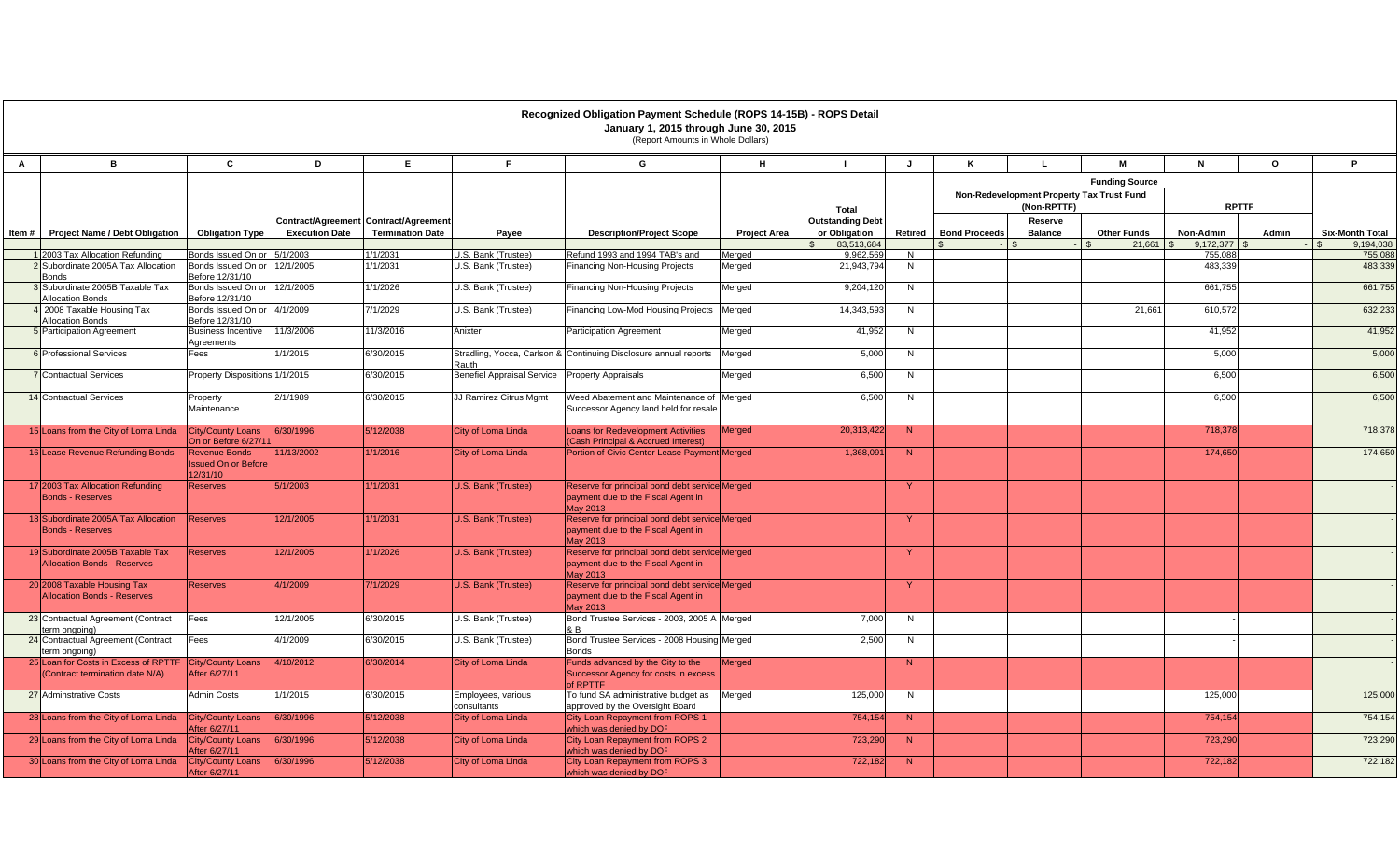|              |                                                                      |                                                                |                       |                                                                  |                                                    | Recognized Obligation Payment Schedule (ROPS 14-15B) - ROPS Detail<br>January 1, 2015 through June 30, 2015  |                     |                                          |                     |                      |                           |                                           |              |       |                        |
|--------------|----------------------------------------------------------------------|----------------------------------------------------------------|-----------------------|------------------------------------------------------------------|----------------------------------------------------|--------------------------------------------------------------------------------------------------------------|---------------------|------------------------------------------|---------------------|----------------------|---------------------------|-------------------------------------------|--------------|-------|------------------------|
|              |                                                                      |                                                                |                       |                                                                  |                                                    | (Report Amounts in Whole Dollars)                                                                            |                     |                                          |                     |                      |                           |                                           |              |       |                        |
| $\mathbf{A}$ | B                                                                    | C                                                              | D                     | E.                                                               | F.                                                 | G                                                                                                            | H                   | $\mathbf{L}$                             | J                   | K                    | $\mathbf{L}$              | M                                         | N            | o     | P.                     |
|              |                                                                      |                                                                |                       |                                                                  |                                                    |                                                                                                              |                     |                                          |                     |                      |                           | <b>Funding Source</b>                     |              |       |                        |
|              |                                                                      |                                                                |                       |                                                                  |                                                    |                                                                                                              |                     |                                          |                     |                      |                           | Non-Redevelopment Property Tax Trust Fund |              |       | <b>Six-Month Total</b> |
|              |                                                                      |                                                                |                       |                                                                  |                                                    | <b>Description/Project Scope</b>                                                                             |                     | <b>Total</b>                             |                     |                      | (Non-RPTTF)               |                                           | <b>RPTTF</b> |       |                        |
|              | Item # Project Name / Debt Obligation                                | <b>Obligation Type</b>                                         | <b>Execution Date</b> | Contract/Agreement Contract/Agreement<br><b>Termination Date</b> | Payee                                              |                                                                                                              | <b>Project Area</b> | <b>Outstanding Debt</b><br>or Obligation | Retired             | <b>Bond Proceeds</b> | Reserve<br><b>Balance</b> | <b>Other Funds</b>                        | Non-Admin    | Admin |                        |
|              | 31 Loans from the City of Loma Linda                                 | City/County Loans                                              | 6/30/1996             | 5/12/2038                                                        | City of Loma Linda                                 | <b>City Loan Repayment from ROPS</b>                                                                         |                     | 721,07                                   | N                   |                      |                           |                                           | 721,075      |       | 721,075                |
|              | 32 Loans from the City of Loma Linda                                 | After 6/27/11<br><b>City/County Loans</b><br>After 6/27/11     | 6/30/1996             | 5/12/2038                                                        | City of Loma Linda                                 | 2013-14A which was denied by DOF<br><b>City Loan Repayment from ROPS</b><br>2013-14B which was denied by DOF |                     | 720,174                                  | N                   |                      |                           |                                           | 720,174      |       | 720,174                |
|              | 33 Lease Revenue Refunding Bonds                                     | <b>Revenue Bonds</b>                                           | 1/13/2002             | 1/1/2016                                                         | City of Loma Linda                                 | Portion of the Civic Center Lease                                                                            |                     | 174,650                                  | N                   |                      |                           |                                           | 174,650      |       | 174,650                |
|              |                                                                      | <b>Issued On or Before</b><br>2/31/10                          |                       |                                                                  |                                                    | Payment from ROPS 2014-15A which<br>was denied by DOF                                                        |                     |                                          |                     |                      |                           |                                           |              |       |                        |
|              | 34 Lease Revenue Refunding Bonds                                     | <b>Revenue Bonds</b><br><b>Issued On or Before</b>             | 1/13/2002             | 1/1/2016                                                         | City of Loma Linda                                 | Portion of Civic Center Lease Paymer<br>from ROPS 1 which was denied by                                      |                     | 174,650                                  | N                   |                      |                           |                                           | 174,650      |       | 174,650                |
|              | 35 Lease Revenue Refunding Bonds                                     | 12/31/10<br><b>Revenue Bonds</b>                               | 11/13/2002            | 1/1/2016                                                         | City of Loma Linda                                 | DOF:<br>Portion of Civic Center Lease Paymer                                                                 |                     | 174,650                                  | N                   |                      |                           |                                           | 174.650      |       | 174,650                |
|              |                                                                      | <b>Issued On or Before</b><br>2/31/10                          |                       |                                                                  |                                                    | from ROPS 2 which was denied by<br>DOF                                                                       |                     |                                          |                     |                      |                           |                                           |              |       |                        |
|              | 37 Lease Revenue Refunding Bonds                                     | <b>Revenue Bonds</b><br><b>Issued On or Before</b><br>12/31/10 | 11/13/2002            | 1/1/2016                                                         | City of Loma Linda                                 | Portion of Civic Center Lease Paymer<br>from ROPS 2013-14A which was<br>denied by DOF                        |                     | 174,650                                  | N                   |                      |                           |                                           | 174,650      |       | 174,650                |
|              | 38 Lease Revenue Refunding Bonds                                     | <b>Revenue Bonds</b><br><b>Issued On or Before</b><br>2/31/10  | 1/13/2002             | 1/1/2016                                                         | City of Loma Linda                                 | <b>Portion of Civic Center Lease Paymer</b><br>from ROPS 2013-14B which was<br>denied by DOF                 |                     | 174,650                                  | N                   |                      |                           |                                           | 174,650      |       | 174,650                |
|              | 39 Housing Entity Administrative Cost<br>Allowance                   | <b>Housing Entity</b><br><b>Admin Cost</b>                     | 7/1/2014              | 7/1/2018                                                         | Loma Linda Housing<br>Authority                    | Administrative cost allowance for<br>Housing purposes as allowed by AB<br>471                                |                     | 750,000                                  | N                   |                      |                           |                                           | 150,000      |       | 150,000                |
|              | 40 Oversight Board Counsel                                           | Litigation                                                     | 7/1/2014              | 6/30/2015                                                        | Tilden                                             | Gresham, Savage, Nolan & Representation of the Oversight Board<br>in litigation with the Department of       |                     | 15,000                                   | N                   |                      |                           |                                           | 15,000       |       | 15,000                 |
|              | 41 Loans from the City of Loma Linda                                 | City/County Loans<br>After 6/27/11                             | 6/30/1996             | 5/12/2038                                                        | City of Loma Linda                                 | Finance<br>City Loan Repayment from ROPS<br>2014-15A which was denied by DOF                                 |                     | 719,276                                  | N                   |                      |                           |                                           | 719,276      |       | 719,276                |
|              | 42 Prior Year statutory pass through<br>obligation underpayments per | Miscellaneous                                                  | 7/1/2008              | 6/30/2011                                                        | San Bernardino County<br>Superintendent of Schools | Repayment of underpaid prior year<br>statutory pass through payments per                                     |                     | 1,386                                    | N                   |                      |                           |                                           | 1,386        |       | 1,386                  |
|              | LAUSD Decision<br>43 Prior Year statutory pass through               | Miscellaneous                                                  | 7/1/2008              | 6/30/2011                                                        |                                                    | January 2013 demand from PEI<br>San Bernardino Community Repayment of underpaid prior year                   |                     | 9,206                                    | N                   |                      |                           |                                           | 9,206        |       | 9,206                  |
|              | obligation underpayments per<br>LAUSD Decision                       |                                                                |                       |                                                                  | College                                            | statutory pass through payments per<br>January 2013 demand from PEI                                          |                     |                                          |                     |                      |                           |                                           |              |       |                        |
|              | 44 Lease Revenue Refunding Bonds                                     | Revenue Bonds<br>Issued On or Before<br>12/31/10               | 1/13/2002             | 1/1/2016                                                         | City of Loma Linda                                 | Portion of Civic Center Lease Paymen<br>due in the ROPS 2014-15B cycle                                       |                     | 174,650                                  | N                   |                      |                           |                                           | 174,650      |       | 174,650                |
| 45           |                                                                      |                                                                |                       |                                                                  |                                                    |                                                                                                              |                     |                                          | N                   |                      |                           |                                           |              |       |                        |
| 46<br>47     |                                                                      |                                                                |                       |                                                                  |                                                    |                                                                                                              |                     |                                          | N                   |                      |                           |                                           |              |       |                        |
| 48           |                                                                      |                                                                |                       |                                                                  |                                                    |                                                                                                              |                     |                                          | N<br>N              |                      |                           |                                           |              |       |                        |
| 49           |                                                                      |                                                                |                       |                                                                  |                                                    |                                                                                                              |                     |                                          | N                   |                      |                           |                                           |              |       |                        |
| 50           |                                                                      |                                                                |                       |                                                                  |                                                    |                                                                                                              |                     |                                          | N                   |                      |                           |                                           |              |       |                        |
| 51<br>52     |                                                                      |                                                                |                       |                                                                  |                                                    |                                                                                                              |                     |                                          | $\overline{N}$<br>N |                      |                           |                                           |              |       |                        |
| 53           |                                                                      |                                                                |                       |                                                                  |                                                    |                                                                                                              |                     |                                          | N                   |                      |                           |                                           |              |       |                        |
| 54           |                                                                      |                                                                |                       |                                                                  |                                                    |                                                                                                              |                     |                                          | N                   |                      |                           |                                           |              |       |                        |
| 55           |                                                                      |                                                                |                       |                                                                  |                                                    |                                                                                                              |                     |                                          | N                   |                      |                           |                                           |              |       |                        |
| 56<br>57     |                                                                      |                                                                |                       |                                                                  |                                                    |                                                                                                              |                     |                                          | N<br>N              |                      |                           |                                           |              |       |                        |
| 58           |                                                                      |                                                                |                       |                                                                  |                                                    |                                                                                                              |                     |                                          | N                   |                      |                           |                                           |              |       |                        |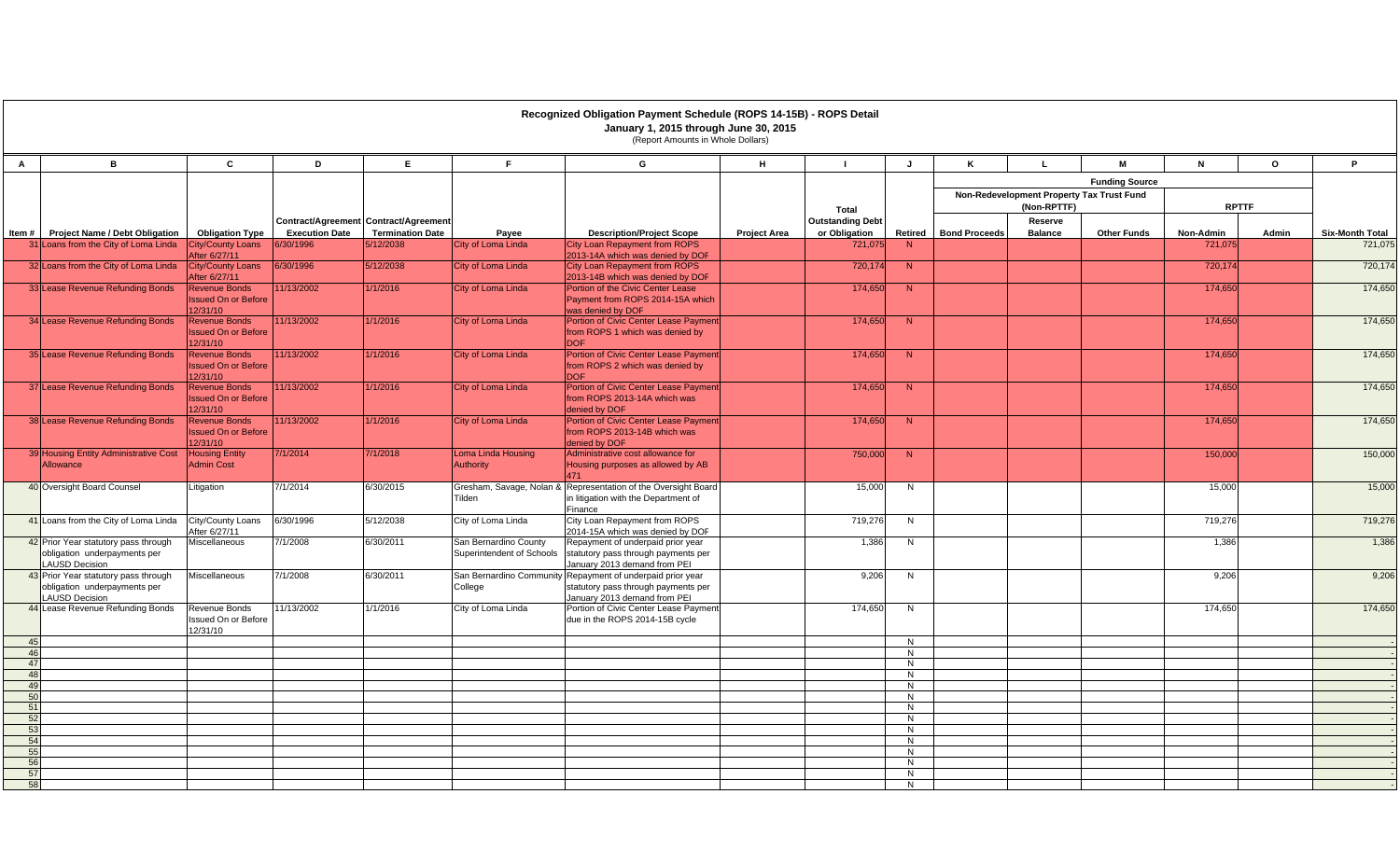#### **Recognized Obligation Payment Schedule (ROPS 14-15B) - Report of Cash Balances**

(Report Amounts in Whole Dollars)

|   | Pursuant to Health and Safety Code section 34177 (I), Redevelopment Property Tax Trust Fund (RPTTF) may be listed as a source of payment on the ROPS, but only to the extent no other funding source is available or |                                                 |                                                |                     |                                                                                                                                                                                          |                                                                                                                                                        |                           |                                                                                                                                              |  |  |  |  |  |  |  |
|---|----------------------------------------------------------------------------------------------------------------------------------------------------------------------------------------------------------------------|-------------------------------------------------|------------------------------------------------|---------------------|------------------------------------------------------------------------------------------------------------------------------------------------------------------------------------------|--------------------------------------------------------------------------------------------------------------------------------------------------------|---------------------------|----------------------------------------------------------------------------------------------------------------------------------------------|--|--|--|--|--|--|--|
|   | when payment from property tax revenues is required by an enforceable obligation. For tips on how to complete the Report of Cash Balances Form, see https://rad.dof.ca.gov/rad-                                      |                                                 |                                                |                     |                                                                                                                                                                                          |                                                                                                                                                        |                           |                                                                                                                                              |  |  |  |  |  |  |  |
|   | sa/pdf/Cash Balance Agency Tips Sheet.pdf.                                                                                                                                                                           |                                                 |                                                |                     |                                                                                                                                                                                          |                                                                                                                                                        |                           |                                                                                                                                              |  |  |  |  |  |  |  |
| A | B                                                                                                                                                                                                                    | C                                               | D                                              | E.                  | F.                                                                                                                                                                                       | G                                                                                                                                                      | H                         |                                                                                                                                              |  |  |  |  |  |  |  |
|   |                                                                                                                                                                                                                      |                                                 |                                                | <b>Fund Sources</b> |                                                                                                                                                                                          |                                                                                                                                                        |                           |                                                                                                                                              |  |  |  |  |  |  |  |
|   |                                                                                                                                                                                                                      |                                                 | <b>Bond Proceeds</b>                           |                     | <b>Reserve Balance</b>                                                                                                                                                                   | Other                                                                                                                                                  | <b>RPTTF</b>              |                                                                                                                                              |  |  |  |  |  |  |  |
|   | Cash Balance Information by ROPS Period                                                                                                                                                                              | <b>Bonds Issued</b><br>on or before<br>12/31/10 | <b>Bonds Issued</b><br>on or after<br>01/01/11 |                     | <b>Prior ROPS</b><br><b>Prior ROPS</b><br><b>RPTTF</b><br>period balances<br>and DDR RPTTF<br>distributed as<br>balances<br>reserve for<br>retained<br>future period(s)   Interest, Etc. |                                                                                                                                                        | Non-Admin<br>and<br>Admin | <b>Comments</b>                                                                                                                              |  |  |  |  |  |  |  |
|   | ROPS 13-14B Actuals (01/01/14 - 06/30/14)                                                                                                                                                                            |                                                 |                                                |                     |                                                                                                                                                                                          |                                                                                                                                                        |                           |                                                                                                                                              |  |  |  |  |  |  |  |
|   | 1 Beginning Available Cash Balance (Actual 01/01/14)                                                                                                                                                                 | 6,608,875                                       |                                                | (930, 314)          | 765,435                                                                                                                                                                                  | 25,123                                                                                                                                                 | 63,940                    |                                                                                                                                              |  |  |  |  |  |  |  |
|   | 2 Revenue/Income (Actual 06/30/14)<br>RPTTF amounts should tie to the ROPS 13-14B distribution from the<br>County Auditor-Controller during January 2014                                                             |                                                 |                                                |                     |                                                                                                                                                                                          | 23,350                                                                                                                                                 | 1,906,091                 | Column H is included in the 1/1/2014 Trial<br>Balance - See Worksheet B; Column G includes<br>interest earned by the SA and the Fiscal Agent |  |  |  |  |  |  |  |
|   | Expenditures for ROPS 13-14B Enforceable Obligations (Actual<br>06/30/14)<br>RPTTF amounts, H3 plus H4 should equal total reported actual<br>expenditures in the Report of PPA, Columns L and Q                      |                                                 |                                                |                     | 723,483                                                                                                                                                                                  | 25,123                                                                                                                                                 | 1,933,375                 |                                                                                                                                              |  |  |  |  |  |  |  |
| 4 | Retention of Available Cash Balance (Actual 06/30/14)<br>RPTTF amount retained should only include the amounts distributed for<br>debt service reserve(s) approved in ROPS 13-14B                                    |                                                 |                                                |                     |                                                                                                                                                                                          |                                                                                                                                                        |                           |                                                                                                                                              |  |  |  |  |  |  |  |
|   | 5 ROPS 13-14B RPTTF Prior Period Adjustment<br>RPTTF amount should tie to the self-reported ROPS 13-14B PPA in the<br>Report of PPA, Column S                                                                        |                                                 |                                                | No entry required   |                                                                                                                                                                                          | Expenditure in excess of estimate in line item 14<br>should be taken into account, which would result<br>11,090 in an offset in the amount in column H |                           |                                                                                                                                              |  |  |  |  |  |  |  |
|   | <b>Ending Actual Available Cash Balance</b><br>C to G = $(1 + 2 - 3 - 4)$ , H = $(1 + 2 - 3 - 4 - 5)$                                                                                                                | 6,608,875                                       |                                                | (930, 314)          | 41,952                                                                                                                                                                                   | 23,350                                                                                                                                                 | 25,566                    |                                                                                                                                              |  |  |  |  |  |  |  |
|   | ROPS 14-15A Estimate (07/01/14 - 12/31/14)                                                                                                                                                                           |                                                 |                                                |                     |                                                                                                                                                                                          |                                                                                                                                                        |                           |                                                                                                                                              |  |  |  |  |  |  |  |
|   | Beginning Available Cash Balance (Actual 07/01/14)                                                                                                                                                                   |                                                 |                                                |                     |                                                                                                                                                                                          |                                                                                                                                                        |                           |                                                                                                                                              |  |  |  |  |  |  |  |
|   | $(C, D, E, G = 4 + 6, F = H4 + F4 + F6, and H = 5 + 6)$                                                                                                                                                              | 6,608,875                                       |                                                | (930, 314)          | 41,952                                                                                                                                                                                   | 23,350                                                                                                                                                 | 36,656                    |                                                                                                                                              |  |  |  |  |  |  |  |
|   | 8 Revenue/Income (Estimate 12/31/14)<br>RPTTF amounts should tie to the ROPS 14-15A distribution from the<br>County Auditor-Controller during June 2014                                                              |                                                 |                                                |                     |                                                                                                                                                                                          |                                                                                                                                                        | 1,187,971                 |                                                                                                                                              |  |  |  |  |  |  |  |
|   | 9 Expenditures for ROPS 14-15A Enforceable Obligations (Estimate<br>12/31/14)                                                                                                                                        |                                                 |                                                |                     | 41,952                                                                                                                                                                                   | 1,689                                                                                                                                                  | 1,213,537                 | Column F is the balance of the Anixter (Item 5)<br>payment due                                                                               |  |  |  |  |  |  |  |
|   | 10 Retention of Available Cash Balance (Estimate 12/31/14)<br>RPTTF amount retained should only include the amount distributed for<br>debt service reserve(s) approved in ROPS 14-15A                                |                                                 |                                                |                     |                                                                                                                                                                                          |                                                                                                                                                        |                           |                                                                                                                                              |  |  |  |  |  |  |  |
|   | 11 Ending Estimated Available Cash Balance (7 + 8 - 9 -10)                                                                                                                                                           | 6,608,875                                       |                                                | (930, 314)          |                                                                                                                                                                                          | 21,661                                                                                                                                                 |                           | Balance in Column H will reduce 2014-15B<br>11,090 Revenue                                                                                   |  |  |  |  |  |  |  |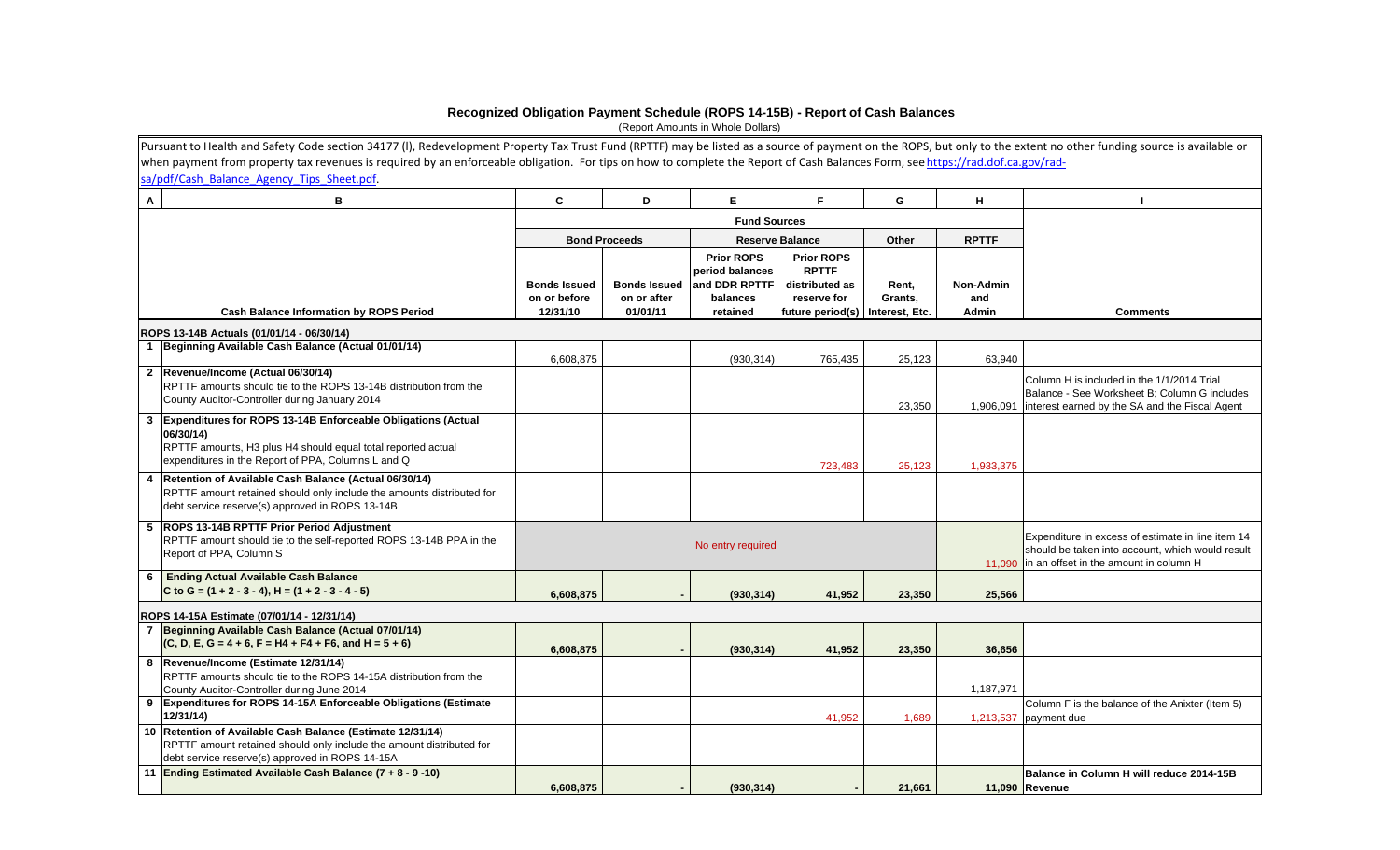|              |                                                                                                                                                                                                                                                                                                                                                                                                                                                                  |            |        |            |                                                            |            |        |                |                                                                                                     |                                            |           |                                                                         |                | Recognized Obligation Payment Schedule (ROPS 14-15B) - Report of Prior Period Adjustments<br>Reported for the ROPS 13-14B (January 1, 2014 through June 30, 2014) Period Pursuant to Health and Safety Code (HSC) section 34186 (a)<br>(Report Amounts in Whole Dollars) |                                            |             |                                                                                                           |                                  |                                                       |
|--------------|------------------------------------------------------------------------------------------------------------------------------------------------------------------------------------------------------------------------------------------------------------------------------------------------------------------------------------------------------------------------------------------------------------------------------------------------------------------|------------|--------|------------|------------------------------------------------------------|------------|--------|----------------|-----------------------------------------------------------------------------------------------------|--------------------------------------------|-----------|-------------------------------------------------------------------------|----------------|--------------------------------------------------------------------------------------------------------------------------------------------------------------------------------------------------------------------------------------------------------------------------|--------------------------------------------|-------------|-----------------------------------------------------------------------------------------------------------|----------------------------------|-------------------------------------------------------|
|              | ROPS 13-14B Successor Agency (SA) Self-reported Prior Period Adjustments (PPA):Pursuant to HSC Section 34186 (a), SAs are required to report the differences between their actual available funding and their actual expenditu<br>15B (January through June 2015) period will be offset by the SA's self-reported ROPS 13-14B prior period adjustment. HSC Section 34186 (a) also specifies that the prior period adjustments self-reported by SAs are subject t |            |        |            |                                                            |            |        |                |                                                                                                     |                                            |           |                                                                         |                |                                                                                                                                                                                                                                                                          |                                            |             |                                                                                                           |                                  |                                                       |
| $\mathbf{A}$ | в                                                                                                                                                                                                                                                                                                                                                                                                                                                                | C          | D      | E          |                                                            | G          | H      | $\blacksquare$ | $\mathbf{J}$                                                                                        | K                                          | <b>L</b>  | M                                                                       | $\overline{N}$ | $\circ$                                                                                                                                                                                                                                                                  | $\mathsf{P}$                               | $\mathbf Q$ | $\mathbb{R}$                                                                                              | <b>S</b>                         | $\mathbf{T}$                                          |
|              |                                                                                                                                                                                                                                                                                                                                                                                                                                                                  |            |        |            | <b>Non-RPTTF Expenditures</b><br><b>RPTTF Expenditures</b> |            |        |                |                                                                                                     |                                            |           |                                                                         |                |                                                                                                                                                                                                                                                                          |                                            |             |                                                                                                           |                                  |                                                       |
|              | <b>Bond Proceeds</b><br><b>Reserve Balance</b><br><b>Other Funds</b>                                                                                                                                                                                                                                                                                                                                                                                             |            |        |            |                                                            |            |        |                | Non-Admin                                                                                           |                                            |           |                                                                         |                | Net SA Non-Admin<br>and Admin PPA<br>(Amount Used to<br>Offset ROPS 14-15B<br><b>Requested RPTTF)</b>                                                                                                                                                                    |                                            |             |                                                                                                           |                                  |                                                       |
| Item #       | <b>Project Name / Debt</b><br>Obligation                                                                                                                                                                                                                                                                                                                                                                                                                         | Authorized | Actual | Authorized | Actual                                                     | Authorized | Actual | Authorized     | Available<br><b>RPTTF</b><br>(ROPS 13-14B<br>distributed + all other<br>available as of<br>01/1/14) | Net Lesser of<br>Authorized /<br>Available | Actual    | <b>Difference</b><br>If K is less than L.<br>the difference is<br>zero) | Authorized     | Available<br><b>RPTTF</b><br>(ROPS 13-14B)<br>distributed + all other<br>available as of 01/1/14)                                                                                                                                                                        | Net Lesser of<br>Authorized /<br>Available | Actual      | <b>Difference</b><br>(If total actual<br>exceeds total<br>authorized, the<br>total difference is<br>zero) | <b>Net Difference</b><br>$(M+R)$ | <b>SA Comments</b>                                    |
|              |                                                                                                                                                                                                                                                                                                                                                                                                                                                                  |            |        | 814,225    | 723,483                                                    | 25,123     | 25,123 | 1,844,588      | 1,844,588                                                                                           | 1,844,588                                  | 1,833,498 | 14,840                                                                  | 99,877         | 99,877                                                                                                                                                                                                                                                                   | 99,877                                     | 99,877      |                                                                                                           | 14,840                           |                                                       |
|              | 2003 Tax Allocation                                                                                                                                                                                                                                                                                                                                                                                                                                              |            |        | 300,000    | 300,000                                                    |            |        | 487.088        | 487.088                                                                                             | 487.088                                    | 487,088   |                                                                         |                |                                                                                                                                                                                                                                                                          |                                            |             |                                                                                                           |                                  |                                                       |
|              | 2 Subordinate 2005A Tax                                                                                                                                                                                                                                                                                                                                                                                                                                          |            |        | 45,000     | 45,000                                                     |            |        | 395,071        | 395,071                                                                                             | 395,071                                    | 395,071   |                                                                         |                |                                                                                                                                                                                                                                                                          |                                            |             |                                                                                                           |                                  |                                                       |
|              | 3 Subordinate 2005B Taxable<br><b>Tax Allocation Bonds</b>                                                                                                                                                                                                                                                                                                                                                                                                       |            |        | 222,500    | 222,500                                                    |            |        | 425.936        | 425,936                                                                                             | 425.936                                    | 425,936   |                                                                         |                |                                                                                                                                                                                                                                                                          |                                            |             |                                                                                                           |                                  |                                                       |
|              | 4 2008 Taxable Housing Tax<br><b>Allocation Bonds</b>                                                                                                                                                                                                                                                                                                                                                                                                            |            |        | 135,000    | 135,000                                                    |            |        | 490.038        | 490.038                                                                                             | 490.038                                    | 490.038   |                                                                         |                |                                                                                                                                                                                                                                                                          |                                            |             |                                                                                                           |                                  |                                                       |
|              | 5 Participation Agreement                                                                                                                                                                                                                                                                                                                                                                                                                                        |            |        | 111.725    | 20.983                                                     |            |        | 26,955         | 26,955                                                                                              | 26.955                                     | 26.955    |                                                                         |                |                                                                                                                                                                                                                                                                          |                                            |             |                                                                                                           |                                  |                                                       |
|              | 6 Professional Services                                                                                                                                                                                                                                                                                                                                                                                                                                          |            |        |            |                                                            |            |        | 5,000          | 5,000                                                                                               | 5,000                                      | 2.160     | 2.840                                                                   |                |                                                                                                                                                                                                                                                                          |                                            |             |                                                                                                           | 2.840                            |                                                       |
|              | 7 Contractual Services                                                                                                                                                                                                                                                                                                                                                                                                                                           |            |        |            |                                                            |            |        | 2,500          | 2,500                                                                                               | 2.500                                      |           | 2,500                                                                   |                |                                                                                                                                                                                                                                                                          |                                            |             |                                                                                                           | 2.500                            |                                                       |
|              | 8 Relocation Assistance<br>9 Legal Services                                                                                                                                                                                                                                                                                                                                                                                                                      |            |        |            |                                                            |            |        |                |                                                                                                     |                                            |           |                                                                         |                |                                                                                                                                                                                                                                                                          |                                            |             |                                                                                                           |                                  |                                                       |
|              | 10 Legal Services                                                                                                                                                                                                                                                                                                                                                                                                                                                |            |        |            |                                                            |            |        |                |                                                                                                     |                                            |           |                                                                         |                |                                                                                                                                                                                                                                                                          |                                            |             |                                                                                                           |                                  |                                                       |
|              | 11 Professional Services                                                                                                                                                                                                                                                                                                                                                                                                                                         |            |        |            |                                                            |            |        |                |                                                                                                     |                                            |           |                                                                         |                |                                                                                                                                                                                                                                                                          |                                            |             |                                                                                                           |                                  |                                                       |
|              | 12 Contractual Services                                                                                                                                                                                                                                                                                                                                                                                                                                          |            |        |            |                                                            |            |        |                |                                                                                                     |                                            |           |                                                                         |                |                                                                                                                                                                                                                                                                          |                                            |             |                                                                                                           |                                  |                                                       |
|              | 13 Professional Services<br>14 Contractual Services                                                                                                                                                                                                                                                                                                                                                                                                              |            |        |            |                                                            |            |        |                |                                                                                                     |                                            |           |                                                                         |                |                                                                                                                                                                                                                                                                          |                                            |             |                                                                                                           |                                  | County; please take this over                         |
|              |                                                                                                                                                                                                                                                                                                                                                                                                                                                                  |            |        |            |                                                            |            |        | 2,500          | 2,500                                                                                               | 2,500                                      | 6,250     |                                                                         |                |                                                                                                                                                                                                                                                                          |                                            |             |                                                                                                           |                                  | expenditure into account for the final<br><b>ROPS</b> |
|              | 15 Loans from the City of<br>Loma Linda                                                                                                                                                                                                                                                                                                                                                                                                                          |            |        |            |                                                            |            |        |                |                                                                                                     |                                            |           |                                                                         |                |                                                                                                                                                                                                                                                                          |                                            |             |                                                                                                           |                                  |                                                       |
|              | 16 Lease Revenue Refunding                                                                                                                                                                                                                                                                                                                                                                                                                                       |            |        |            |                                                            |            |        |                |                                                                                                     |                                            |           |                                                                         |                |                                                                                                                                                                                                                                                                          |                                            |             |                                                                                                           |                                  |                                                       |
|              | <b>Bonds</b><br>17 2003 Tax Allocation                                                                                                                                                                                                                                                                                                                                                                                                                           |            |        |            |                                                            |            |        |                |                                                                                                     |                                            |           |                                                                         |                |                                                                                                                                                                                                                                                                          |                                            |             |                                                                                                           |                                  |                                                       |
|              | Refunding Bonds -<br><b>Reserves</b>                                                                                                                                                                                                                                                                                                                                                                                                                             |            |        |            |                                                            |            |        |                |                                                                                                     |                                            |           |                                                                         |                |                                                                                                                                                                                                                                                                          |                                            |             |                                                                                                           |                                  |                                                       |
|              | 18 Subordinate 2005A Tax<br>Allocation Bonds - Reserves                                                                                                                                                                                                                                                                                                                                                                                                          |            |        |            |                                                            |            |        |                |                                                                                                     |                                            |           |                                                                         |                |                                                                                                                                                                                                                                                                          |                                            |             |                                                                                                           |                                  |                                                       |
|              | 19 Subordinate 2005B Taxable<br><b>Tax Allocation Bonds -</b>                                                                                                                                                                                                                                                                                                                                                                                                    |            |        |            |                                                            |            |        |                |                                                                                                     |                                            |           |                                                                         |                |                                                                                                                                                                                                                                                                          |                                            |             |                                                                                                           |                                  |                                                       |
|              | Reserves<br>20 2008 Taxable Housing Tax<br><b>Allocation Bonds - Reserves</b>                                                                                                                                                                                                                                                                                                                                                                                    |            |        |            |                                                            |            |        |                |                                                                                                     |                                            |           |                                                                         |                |                                                                                                                                                                                                                                                                          |                                            |             |                                                                                                           |                                  |                                                       |
|              | 21 Loma Sierra Apartment<br><b>Rehabilitation Project</b>                                                                                                                                                                                                                                                                                                                                                                                                        |            |        |            |                                                            |            |        |                |                                                                                                     |                                            |           |                                                                         |                |                                                                                                                                                                                                                                                                          |                                            |             |                                                                                                           |                                  |                                                       |
|              | (Contract Date to come)                                                                                                                                                                                                                                                                                                                                                                                                                                          |            |        |            |                                                            |            |        |                |                                                                                                     |                                            |           |                                                                         |                |                                                                                                                                                                                                                                                                          |                                            |             |                                                                                                           |                                  |                                                       |
|              | 22 Auditing Services (Contract<br>date to come/Termination<br>date to be determined)                                                                                                                                                                                                                                                                                                                                                                             |            |        |            |                                                            |            |        |                |                                                                                                     |                                            |           |                                                                         |                |                                                                                                                                                                                                                                                                          |                                            |             |                                                                                                           |                                  |                                                       |
|              | 23 Contractual Agreement                                                                                                                                                                                                                                                                                                                                                                                                                                         |            |        |            |                                                            |            |        | 7,000          | 7,000                                                                                               | 7,000                                      |           | 7,000                                                                   |                |                                                                                                                                                                                                                                                                          |                                            |             |                                                                                                           | 7,000                            |                                                       |
|              | (Contract term ongoing)<br>24 Contractual Agreement                                                                                                                                                                                                                                                                                                                                                                                                              |            |        |            |                                                            |            |        |                |                                                                                                     |                                            |           |                                                                         |                |                                                                                                                                                                                                                                                                          |                                            |             |                                                                                                           |                                  |                                                       |
|              | (Contract term ongoing)<br>25 Loan for Costs in Excess of                                                                                                                                                                                                                                                                                                                                                                                                        |            |        |            |                                                            |            |        | 2,500          | 2,500                                                                                               | 2,500                                      |           | 2,500                                                                   |                |                                                                                                                                                                                                                                                                          |                                            |             |                                                                                                           | 2,500                            |                                                       |
|              | <b>RPTTF (Contract</b><br>termination date N/A)                                                                                                                                                                                                                                                                                                                                                                                                                  |            |        |            |                                                            |            |        |                |                                                                                                     |                                            |           |                                                                         |                |                                                                                                                                                                                                                                                                          |                                            |             |                                                                                                           |                                  |                                                       |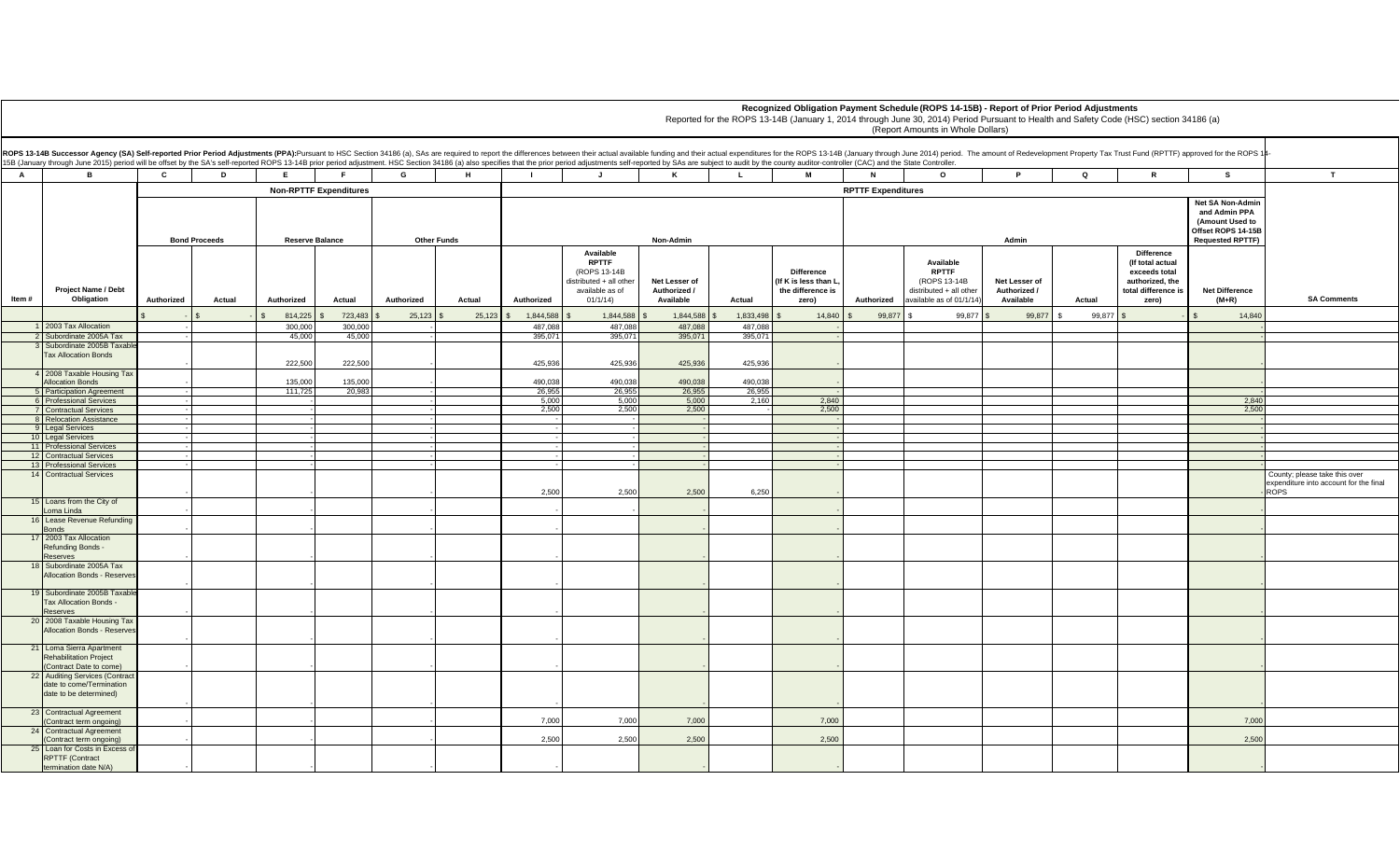|              |                                                                                                                                                                                                                                                                                                                                                                                                                                                                  | Recognized Obligation Payment Schedule (ROPS 14-15B) - Report of Prior Period Adjustments<br>Reported for the ROPS 13-14B (January 1, 2014 through June 30, 2014) Period Pursuant to Health and Safety Code (HSC) section 34186 (a)<br>(Report Amounts in Whole Dollars) |              |                               |                         |            |        |                |                                                                                                     |                                            |           |                                                                         |                                                                                                       |                                                                                                  |                                            |                    |                                                                                                           |                                  |                    |
|--------------|------------------------------------------------------------------------------------------------------------------------------------------------------------------------------------------------------------------------------------------------------------------------------------------------------------------------------------------------------------------------------------------------------------------------------------------------------------------|--------------------------------------------------------------------------------------------------------------------------------------------------------------------------------------------------------------------------------------------------------------------------|--------------|-------------------------------|-------------------------|------------|--------|----------------|-----------------------------------------------------------------------------------------------------|--------------------------------------------|-----------|-------------------------------------------------------------------------|-------------------------------------------------------------------------------------------------------|--------------------------------------------------------------------------------------------------|--------------------------------------------|--------------------|-----------------------------------------------------------------------------------------------------------|----------------------------------|--------------------|
|              | ROPS 13-14B Successor Agency (SA) Self-reported Prior Period Adjustments (PPA):Pursuant to HSC Section 34186 (a), SAs are required to report the differences between their actual available funding and their actual expenditu<br>15B (January through June 2015) period will be offset by the SA's self-reported ROPS 13-14B prior period adjustment. HSC Section 34186 (a) also specifies that the prior period adjustments self-reported by SAs are subject t |                                                                                                                                                                                                                                                                          |              |                               |                         |            |        |                |                                                                                                     |                                            |           |                                                                         |                                                                                                       |                                                                                                  |                                            |                    |                                                                                                           |                                  |                    |
| $\mathbf{A}$ | в                                                                                                                                                                                                                                                                                                                                                                                                                                                                | C                                                                                                                                                                                                                                                                        | $\mathbf{D}$ | E                             | <b>F</b>                | G          | H      | $\blacksquare$ | $\mathsf{J}$                                                                                        | K                                          | L.        | M                                                                       | N                                                                                                     | $\circ$                                                                                          | $\mathsf{P}$                               | $\mathbf Q$        | R                                                                                                         | <b>S</b>                         | T                  |
|              |                                                                                                                                                                                                                                                                                                                                                                                                                                                                  |                                                                                                                                                                                                                                                                          |              | <b>Non-RPTTF Expenditures</b> |                         |            |        |                |                                                                                                     |                                            |           |                                                                         |                                                                                                       |                                                                                                  |                                            |                    |                                                                                                           |                                  |                    |
|              | <b>Bond Proceeds</b><br><b>Reserve Balance</b><br><b>Other Funds</b>                                                                                                                                                                                                                                                                                                                                                                                             |                                                                                                                                                                                                                                                                          |              |                               |                         |            |        | Non-Admin      |                                                                                                     |                                            |           |                                                                         | Net SA Non-Admin<br>and Admin PPA<br>(Amount Used to<br>Offset ROPS 14-15B<br><b>Requested RPTTF)</b> |                                                                                                  |                                            |                    |                                                                                                           |                                  |                    |
| Item#        | Project Name / Debt<br>Obligation                                                                                                                                                                                                                                                                                                                                                                                                                                | Authorized                                                                                                                                                                                                                                                               | Actual       | Authorized                    | Actual                  | Authorized | Actual | Authorized     | Available<br><b>RPTTF</b><br>(ROPS 13-14B)<br>distributed + all other<br>available as of<br>01/1/14 | Net Lesser of<br>Authorized /<br>Available | Actual    | <b>Difference</b><br>(If K is less than L<br>the difference is<br>zero) | Authorized                                                                                            | Available<br><b>RPTTF</b><br>(ROPS 13-14B<br>distributed + all other<br>available as of 01/1/14) | Net Lesser of<br>Authorized /<br>Available | Actual             | <b>Difference</b><br>(If total actual<br>exceeds total<br>authorized, the<br>total difference is<br>zero) | <b>Net Difference</b><br>$(M+R)$ | <b>SA Comments</b> |
|              |                                                                                                                                                                                                                                                                                                                                                                                                                                                                  |                                                                                                                                                                                                                                                                          |              | 814,225                       | 723,483<br>$\mathbb{S}$ | 25,123     | 25,123 | 1,844,588      | 1,844,588                                                                                           | 1,844,588                                  | 1,833,498 | 14,840                                                                  | 99,877 \$<br>\$                                                                                       | 99,877                                                                                           | 99,877                                     | 99,877<br><b>S</b> |                                                                                                           | 14,840                           |                    |
|              | 26 Prior Year pass through<br>payment underpayments<br>under 33401 (Contract term<br>ongoing)                                                                                                                                                                                                                                                                                                                                                                    |                                                                                                                                                                                                                                                                          |              |                               |                         |            |        |                |                                                                                                     |                                            |           |                                                                         |                                                                                                       |                                                                                                  |                                            |                    |                                                                                                           |                                  |                    |
|              | 27 Adminstrative Costs                                                                                                                                                                                                                                                                                                                                                                                                                                           |                                                                                                                                                                                                                                                                          |              |                               |                         | 25,123     | 25,123 |                |                                                                                                     |                                            |           |                                                                         |                                                                                                       |                                                                                                  |                                            |                    |                                                                                                           |                                  |                    |
|              |                                                                                                                                                                                                                                                                                                                                                                                                                                                                  |                                                                                                                                                                                                                                                                          |              |                               |                         |            |        |                |                                                                                                     |                                            |           |                                                                         |                                                                                                       |                                                                                                  |                                            |                    |                                                                                                           |                                  |                    |
|              |                                                                                                                                                                                                                                                                                                                                                                                                                                                                  |                                                                                                                                                                                                                                                                          |              |                               |                         |            |        |                |                                                                                                     |                                            |           |                                                                         |                                                                                                       |                                                                                                  |                                            |                    |                                                                                                           |                                  |                    |
|              |                                                                                                                                                                                                                                                                                                                                                                                                                                                                  |                                                                                                                                                                                                                                                                          |              |                               |                         |            |        |                |                                                                                                     |                                            |           |                                                                         |                                                                                                       |                                                                                                  |                                            |                    |                                                                                                           |                                  |                    |
|              |                                                                                                                                                                                                                                                                                                                                                                                                                                                                  |                                                                                                                                                                                                                                                                          |              |                               |                         |            |        |                |                                                                                                     |                                            |           |                                                                         |                                                                                                       |                                                                                                  |                                            |                    |                                                                                                           |                                  |                    |
|              |                                                                                                                                                                                                                                                                                                                                                                                                                                                                  |                                                                                                                                                                                                                                                                          |              |                               |                         |            |        |                |                                                                                                     |                                            |           |                                                                         |                                                                                                       |                                                                                                  |                                            |                    |                                                                                                           |                                  |                    |
|              |                                                                                                                                                                                                                                                                                                                                                                                                                                                                  |                                                                                                                                                                                                                                                                          |              |                               |                         |            |        |                |                                                                                                     |                                            |           |                                                                         |                                                                                                       |                                                                                                  |                                            |                    |                                                                                                           |                                  |                    |
|              |                                                                                                                                                                                                                                                                                                                                                                                                                                                                  |                                                                                                                                                                                                                                                                          |              |                               |                         |            |        |                |                                                                                                     |                                            |           |                                                                         |                                                                                                       |                                                                                                  |                                            |                    |                                                                                                           |                                  |                    |
|              |                                                                                                                                                                                                                                                                                                                                                                                                                                                                  |                                                                                                                                                                                                                                                                          |              |                               |                         |            |        |                |                                                                                                     |                                            |           |                                                                         |                                                                                                       |                                                                                                  |                                            |                    |                                                                                                           |                                  |                    |
|              |                                                                                                                                                                                                                                                                                                                                                                                                                                                                  |                                                                                                                                                                                                                                                                          |              |                               |                         |            |        |                |                                                                                                     |                                            |           |                                                                         |                                                                                                       |                                                                                                  |                                            |                    |                                                                                                           |                                  |                    |
|              |                                                                                                                                                                                                                                                                                                                                                                                                                                                                  |                                                                                                                                                                                                                                                                          |              |                               |                         |            |        |                |                                                                                                     |                                            |           |                                                                         |                                                                                                       |                                                                                                  |                                            |                    |                                                                                                           |                                  |                    |
|              |                                                                                                                                                                                                                                                                                                                                                                                                                                                                  |                                                                                                                                                                                                                                                                          |              |                               |                         |            |        |                |                                                                                                     |                                            |           |                                                                         |                                                                                                       |                                                                                                  |                                            |                    |                                                                                                           |                                  |                    |
|              |                                                                                                                                                                                                                                                                                                                                                                                                                                                                  |                                                                                                                                                                                                                                                                          |              |                               |                         |            |        |                |                                                                                                     |                                            |           |                                                                         |                                                                                                       |                                                                                                  |                                            |                    |                                                                                                           |                                  |                    |
|              |                                                                                                                                                                                                                                                                                                                                                                                                                                                                  |                                                                                                                                                                                                                                                                          |              |                               |                         |            |        |                |                                                                                                     |                                            |           |                                                                         |                                                                                                       |                                                                                                  |                                            |                    |                                                                                                           |                                  |                    |
|              |                                                                                                                                                                                                                                                                                                                                                                                                                                                                  |                                                                                                                                                                                                                                                                          |              |                               |                         |            |        |                |                                                                                                     |                                            |           |                                                                         |                                                                                                       |                                                                                                  |                                            |                    |                                                                                                           |                                  |                    |
|              |                                                                                                                                                                                                                                                                                                                                                                                                                                                                  |                                                                                                                                                                                                                                                                          |              |                               |                         |            |        |                |                                                                                                     |                                            |           |                                                                         |                                                                                                       |                                                                                                  |                                            |                    |                                                                                                           |                                  |                    |
|              |                                                                                                                                                                                                                                                                                                                                                                                                                                                                  |                                                                                                                                                                                                                                                                          |              |                               |                         |            |        |                |                                                                                                     |                                            |           |                                                                         |                                                                                                       |                                                                                                  |                                            |                    |                                                                                                           |                                  |                    |
|              |                                                                                                                                                                                                                                                                                                                                                                                                                                                                  |                                                                                                                                                                                                                                                                          |              |                               |                         |            |        |                |                                                                                                     |                                            |           |                                                                         |                                                                                                       |                                                                                                  |                                            |                    |                                                                                                           |                                  |                    |
|              |                                                                                                                                                                                                                                                                                                                                                                                                                                                                  |                                                                                                                                                                                                                                                                          |              |                               |                         |            |        |                |                                                                                                     |                                            |           |                                                                         |                                                                                                       |                                                                                                  |                                            |                    |                                                                                                           |                                  |                    |
|              |                                                                                                                                                                                                                                                                                                                                                                                                                                                                  |                                                                                                                                                                                                                                                                          |              |                               |                         |            |        |                |                                                                                                     |                                            |           |                                                                         |                                                                                                       |                                                                                                  |                                            |                    |                                                                                                           |                                  |                    |
|              |                                                                                                                                                                                                                                                                                                                                                                                                                                                                  |                                                                                                                                                                                                                                                                          |              |                               |                         |            |        |                |                                                                                                     |                                            |           |                                                                         |                                                                                                       |                                                                                                  |                                            |                    |                                                                                                           |                                  |                    |
|              |                                                                                                                                                                                                                                                                                                                                                                                                                                                                  |                                                                                                                                                                                                                                                                          |              |                               |                         |            |        |                |                                                                                                     |                                            |           |                                                                         |                                                                                                       |                                                                                                  |                                            |                    |                                                                                                           |                                  |                    |
|              |                                                                                                                                                                                                                                                                                                                                                                                                                                                                  |                                                                                                                                                                                                                                                                          |              |                               |                         |            |        |                |                                                                                                     |                                            |           |                                                                         |                                                                                                       |                                                                                                  |                                            |                    |                                                                                                           |                                  |                    |
|              |                                                                                                                                                                                                                                                                                                                                                                                                                                                                  |                                                                                                                                                                                                                                                                          |              |                               |                         |            |        |                |                                                                                                     |                                            |           |                                                                         |                                                                                                       |                                                                                                  |                                            |                    |                                                                                                           |                                  |                    |
|              |                                                                                                                                                                                                                                                                                                                                                                                                                                                                  |                                                                                                                                                                                                                                                                          |              |                               |                         |            |        |                |                                                                                                     |                                            |           |                                                                         |                                                                                                       |                                                                                                  |                                            |                    |                                                                                                           |                                  |                    |
|              |                                                                                                                                                                                                                                                                                                                                                                                                                                                                  |                                                                                                                                                                                                                                                                          |              |                               |                         |            |        |                |                                                                                                     |                                            |           |                                                                         |                                                                                                       |                                                                                                  |                                            |                    |                                                                                                           |                                  |                    |
|              |                                                                                                                                                                                                                                                                                                                                                                                                                                                                  |                                                                                                                                                                                                                                                                          |              |                               |                         |            |        |                |                                                                                                     |                                            |           |                                                                         |                                                                                                       |                                                                                                  |                                            |                    |                                                                                                           |                                  |                    |
|              |                                                                                                                                                                                                                                                                                                                                                                                                                                                                  |                                                                                                                                                                                                                                                                          |              |                               |                         |            |        |                |                                                                                                     |                                            |           |                                                                         |                                                                                                       |                                                                                                  |                                            |                    |                                                                                                           |                                  |                    |
|              |                                                                                                                                                                                                                                                                                                                                                                                                                                                                  |                                                                                                                                                                                                                                                                          |              |                               |                         |            |        |                |                                                                                                     |                                            |           |                                                                         |                                                                                                       |                                                                                                  |                                            |                    |                                                                                                           |                                  |                    |
|              |                                                                                                                                                                                                                                                                                                                                                                                                                                                                  |                                                                                                                                                                                                                                                                          |              |                               |                         |            |        |                |                                                                                                     |                                            |           |                                                                         |                                                                                                       |                                                                                                  |                                            |                    |                                                                                                           |                                  |                    |
|              |                                                                                                                                                                                                                                                                                                                                                                                                                                                                  |                                                                                                                                                                                                                                                                          |              |                               |                         |            |        |                |                                                                                                     |                                            |           |                                                                         |                                                                                                       |                                                                                                  |                                            |                    |                                                                                                           |                                  |                    |
|              |                                                                                                                                                                                                                                                                                                                                                                                                                                                                  |                                                                                                                                                                                                                                                                          |              |                               |                         |            |        |                |                                                                                                     |                                            |           |                                                                         |                                                                                                       |                                                                                                  |                                            |                    |                                                                                                           |                                  |                    |
|              |                                                                                                                                                                                                                                                                                                                                                                                                                                                                  |                                                                                                                                                                                                                                                                          |              |                               |                         |            |        |                |                                                                                                     |                                            |           |                                                                         |                                                                                                       |                                                                                                  |                                            |                    |                                                                                                           |                                  |                    |
|              |                                                                                                                                                                                                                                                                                                                                                                                                                                                                  |                                                                                                                                                                                                                                                                          |              |                               |                         |            |        |                |                                                                                                     |                                            |           |                                                                         |                                                                                                       |                                                                                                  |                                            |                    |                                                                                                           |                                  |                    |
|              |                                                                                                                                                                                                                                                                                                                                                                                                                                                                  |                                                                                                                                                                                                                                                                          |              |                               |                         |            |        |                |                                                                                                     |                                            |           |                                                                         |                                                                                                       |                                                                                                  |                                            |                    |                                                                                                           |                                  |                    |
|              |                                                                                                                                                                                                                                                                                                                                                                                                                                                                  |                                                                                                                                                                                                                                                                          |              |                               |                         |            |        |                |                                                                                                     |                                            |           |                                                                         |                                                                                                       |                                                                                                  |                                            |                    |                                                                                                           |                                  |                    |
|              |                                                                                                                                                                                                                                                                                                                                                                                                                                                                  |                                                                                                                                                                                                                                                                          |              |                               |                         |            |        |                |                                                                                                     |                                            |           |                                                                         |                                                                                                       |                                                                                                  |                                            |                    |                                                                                                           |                                  |                    |
|              |                                                                                                                                                                                                                                                                                                                                                                                                                                                                  |                                                                                                                                                                                                                                                                          |              |                               |                         |            |        |                |                                                                                                     |                                            |           |                                                                         |                                                                                                       |                                                                                                  |                                            |                    |                                                                                                           |                                  |                    |